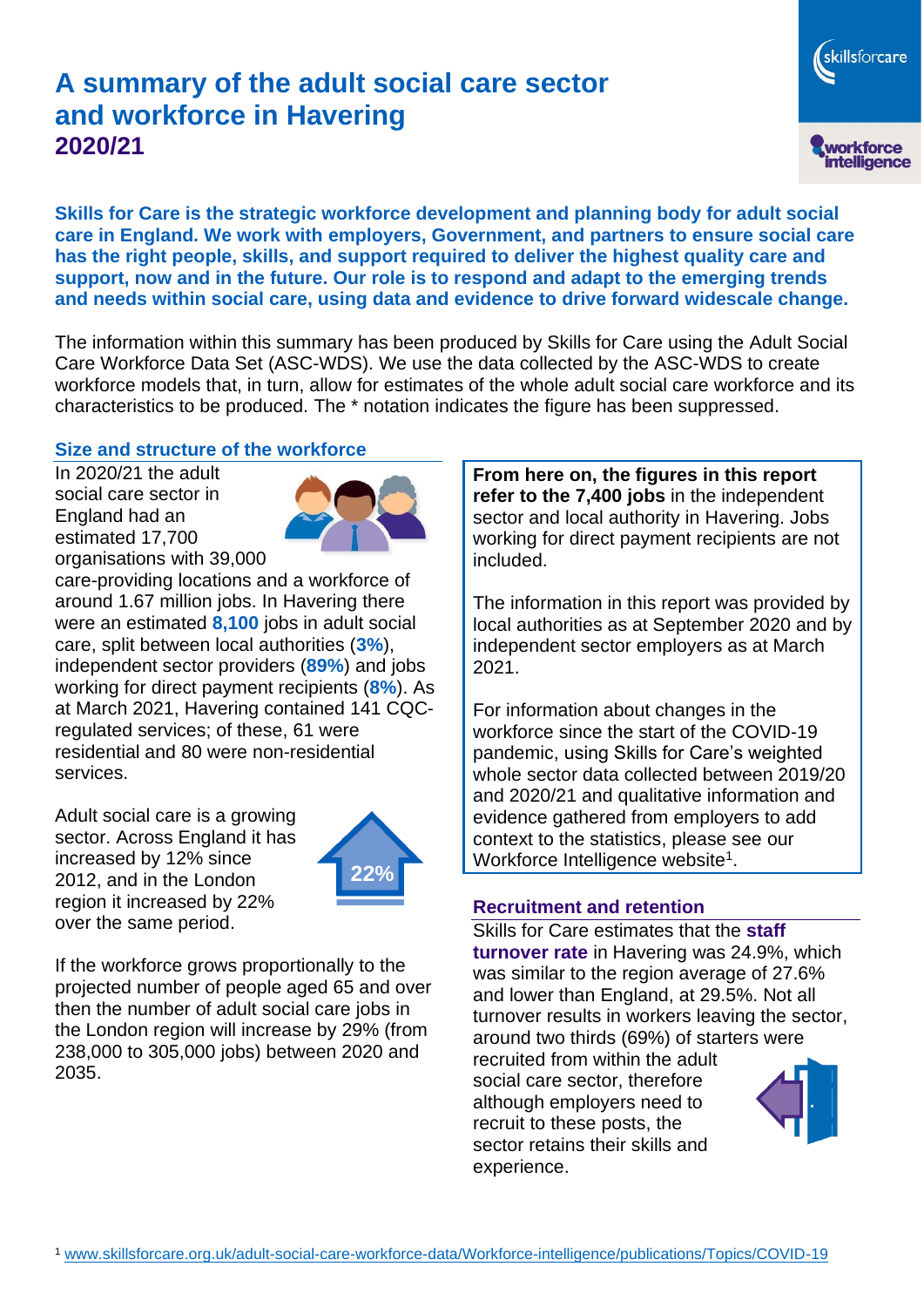Adult social care has an experienced 'core' of workers. Workers in Havering had on average **7.5 years of experience in the sector** and 79% of the workforce had been working in the sector for at least three years.

Using both workforce intelligence evidence and our links with employers and stakeholders across England, we know that recruitment and retention is one of the largest issues faced by employers. We have many resources and tools available to help, for example the 'Values-based recruitment and retention toolkit'<sup>2</sup> and 'Seeing potential: widen your talent pool'. <sup>3</sup> For more information please visit: [www.skillsforcare.org.uk/recruitment-retention](http://www.skillsforcare.org.uk/recruitment-retention)

#### **Employment information**

We estimate Havering had **7,400** adult social care jobs employed in the local authority and independent sectors. These included 500 managerial roles, 300 regulated professionals, 5,700 direct care (including 5,000 care workers), and 900 othernon-care proving roles.

The average number of **sickness days** taken in the last year in Havering was 11.1, (8.5 in London and 9.5 across England). With an estimated directly employed workforce of 6,400, this would mean employers in Havering lost approximately **72,000 days to sickness in 2020/21**. In England levels of staff sickness have nearly doubled over the course of the pandemic between 2019/20 and 2020/21, in total around 6 million extra days were lost to sickness than in the year before.

Around half (50%) of the workforce in Havering were on zero-hours contracts. Around a half (46%) of the workforce usually worked full-time hours and 54% were parttime.

# **Chart 1. Proportion of workers on zero hours contracts by area**

| England  | 25% |     |
|----------|-----|-----|
| London   |     | 42% |
| Havering |     | 50% |

# **Workforce demographics**

The majority (84%) of the workforce in Havering were female, and the average age was 43.7 years old. Workers aged



24 and under made up 8% of the workforce and workers aged over 55 represented 22%. Given this age profile approximately 1,700 people will be reaching retirement age in the next 10 years.

Nationality varied by region, in England 83% of the workforce identified as British, while in the London region this was 63%. An estimated 65% of the workforce in Havering identified as British, 12% identified as of an EU nationality and 23% a non-EU nationality, therefore there was a higher reliance on non-EU than EU workers.

# **Pay**



Table 1 shows the full-time equivalent annual or hourly pay rate of selected job roles in Havering (area), London (region) and England. All figures

represent the independent sector as at March 2021, except social workers which represent the local authority sector as at September 2020. At the time of analysis, the National Living Wage was £8.72.

#### **Table 1. Average pay rate of selected job roles by area**

|                                 | <b>England</b> | Region  | Area    |  |
|---------------------------------|----------------|---------|---------|--|
| Full-time equivalent annual pay |                |         |         |  |
| Social Worker <sup>t</sup>      | £37,100        | £44,500 | £44,800 |  |
| Registered nurse                | £33,600        | £34,700 | £33,100 |  |
| Hourly pay                      |                |         |         |  |
| National Living<br>Wage         | £8.72          | £8.72   | £8.72   |  |
| Senior care worker              | £10.00         | £10.43  | £9.64   |  |
| Care worker                     | £9.29          | £9.70   | £9.16   |  |
| Support and<br>outreach         | £9.53          | £10.19  | £9.42   |  |

†Local authority social workers only.

Please note that pay varies by sector, with local authority pay generally being higher than independent sector pay.